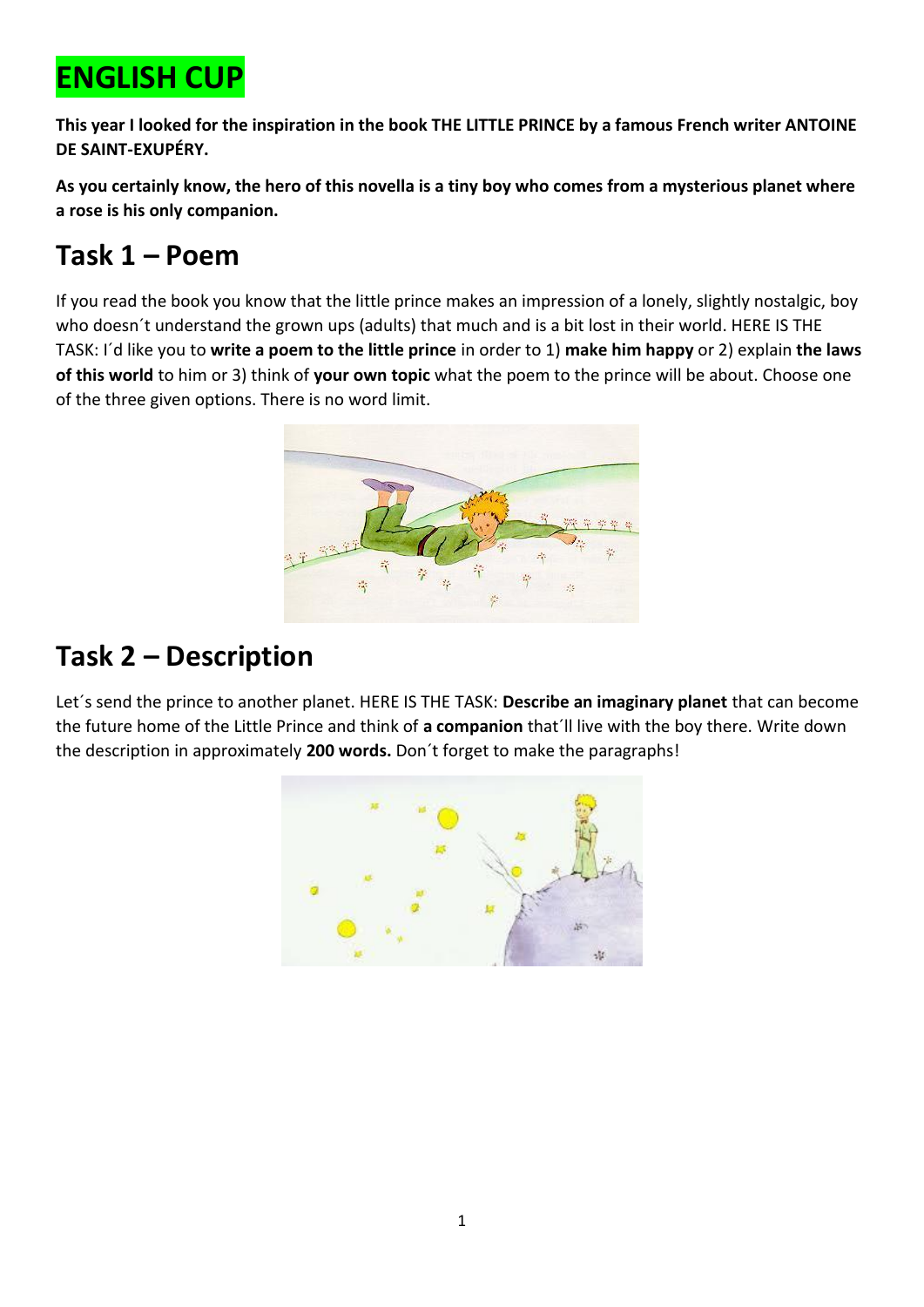# **WINNERS AND THEIR WORKS**

# **Poem – Older students**

**Barbora Žáčková (SXA) – 1 st place**

## **BEFORE I FORGET**

Little boy, with a scarf, with so much to show. Little prince, with a mind, that I used to know. With a mind of a child – so innocent, pure, a little naive – yet so mature.

Show me that mind, teach me to know to see with my heart, how to know where to go.

To know where to go where I feel at peace

teach me, please, before I'm too old.

Little prince of the past, of the innocent youth, where do I find what I'm starting to lose. I don't want to grow, grow wise and grow older, let go of the child that's now starting to moulder

- "Grow up. And listen. And study." they told her

So show me the stars before it's too late before I grow old before I forget.

## **Matyáš Měšťánek (3.A) – 2 nd place**

## **How the World Has Changed**

The Earth rotations switched, dear young prince. Why has it changed and was not the same ever since. Both planet and people got into a fast motion, now you can never have enough caution.

People forgot about kindness and they tend to be greedy, even though they have everything they always needed.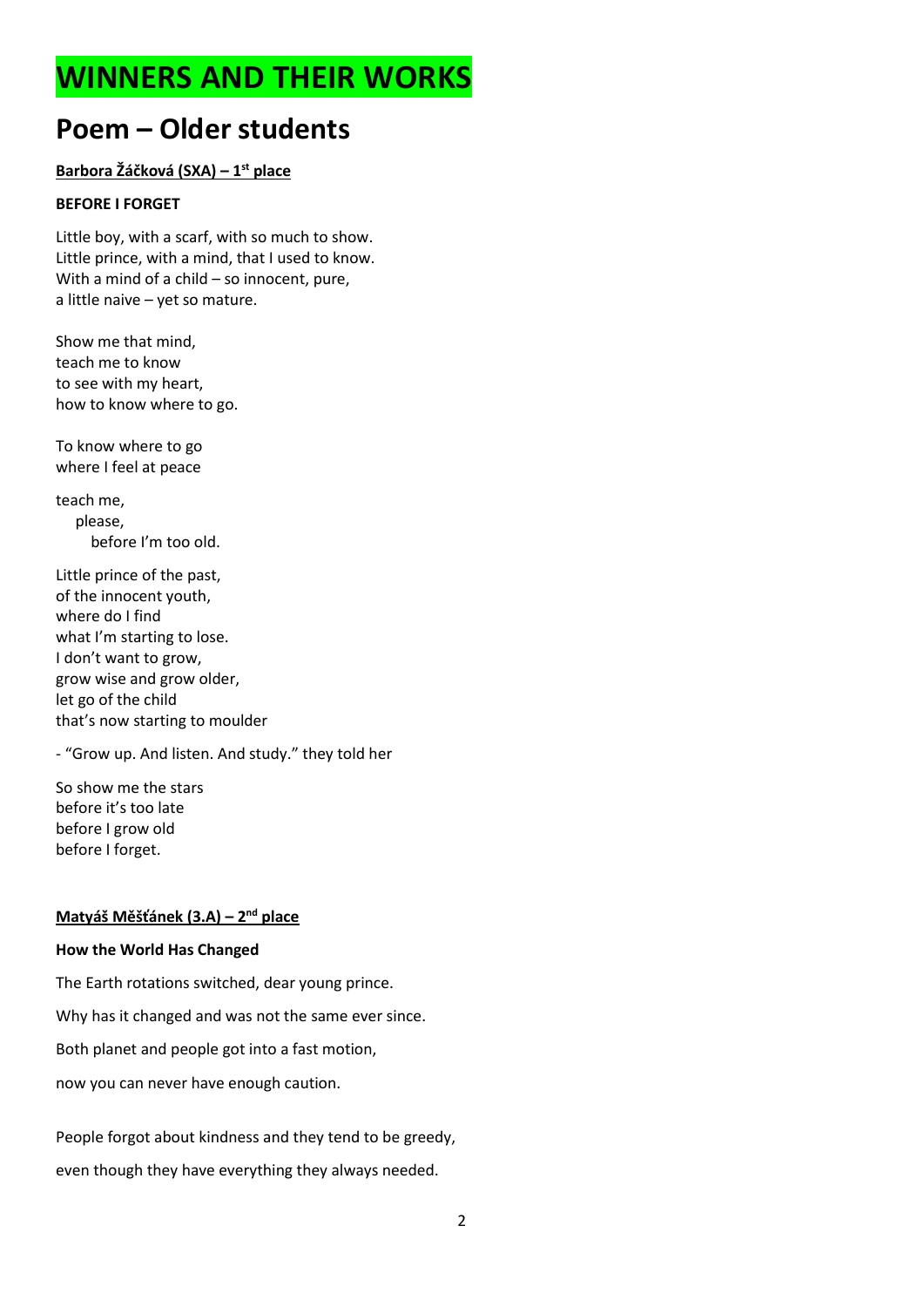People got used to putting on a fake face,

no one knows that money is not important, nor is race.

We should seek life purpose in the real sources, not in bad habits or military forces. Nations should be concerned about love and not wars. My realization is that in the end everyone is like a leaf in autumn – it always falls.

I am jealous of your youth.

I realized this is not how I imagined the world and the truth.

Every child used to think the world is harmless and pure.

Unfortunately, against once being adult there is no cure.

#### **Žaneta Holá (SXA) – 3 rd place**

#### **The Ruthless Game**

The life of adults, the world of men, it's just a clockwork never taking break

You don't get it, as I heard you say You have to learn now before it's too late

It's hard to keep going every single day when there is this game you just have to play

It's like a match of chess but when you learn the rules they change them just to make you lose

You will hit the ground, hard, I would dare to say it will become worse every single day

No one is asking whether you're alright and when you need it, no one is in sight

As soon as you get there, there is no way back,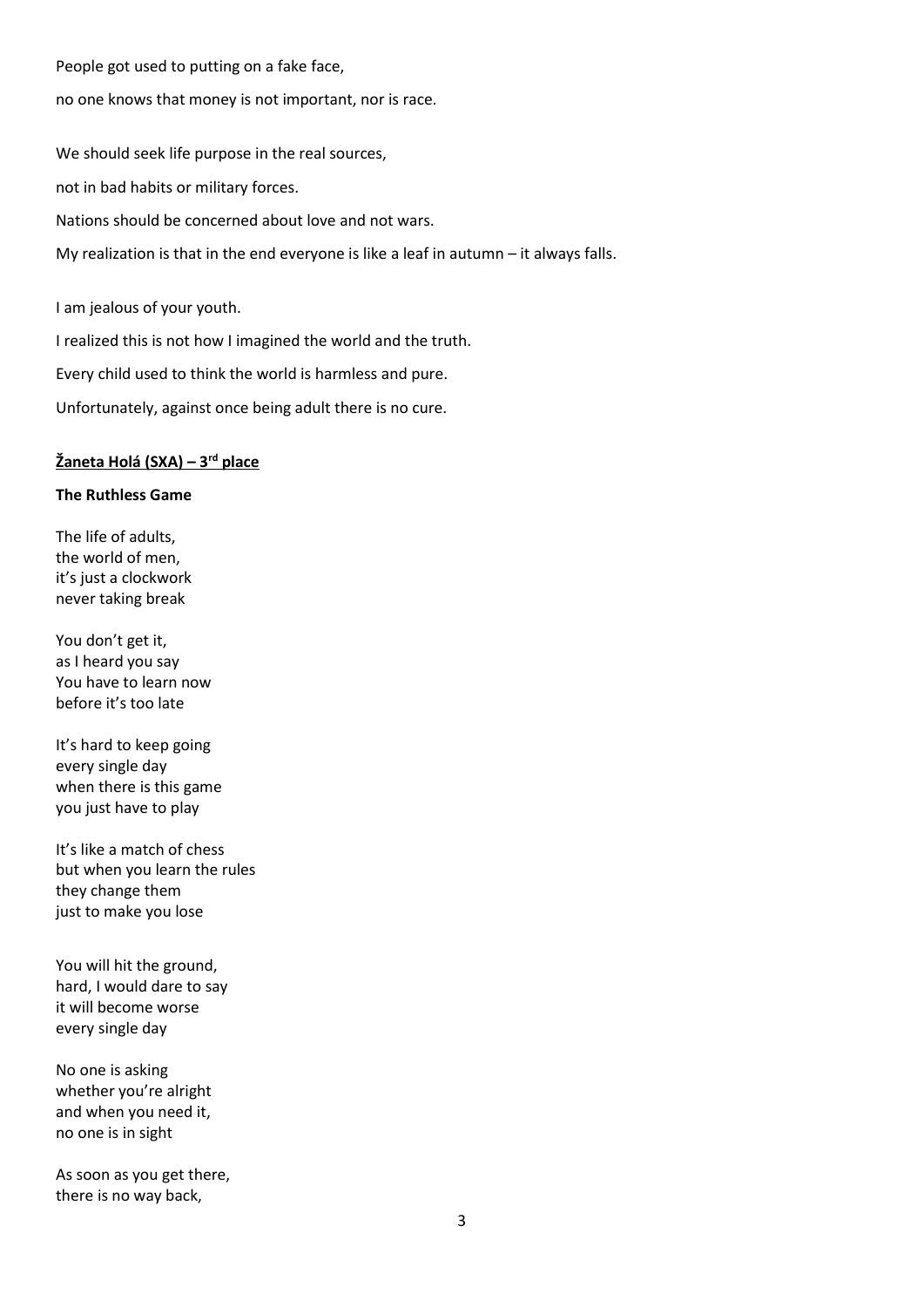no one would listen, even if you begged

And you'll want to return to your childhood days when you only worried that you couldn't play

You'll want to find someone to guide all your moves to be your company for better, for worse

You need to take care 'cause you're responsible for what you've tamed for now and forever

They'll be the only one to never stab your back, the only person to never leave you sad

The others though, they'll do their best to get you sunk, to never let you rest

They'll hunt you, get on your mind, drive you crazy, they won't be kind

You have to hide, find a safe space 'cause in this world, grace has no place

And this world, it doesn't ask And without hesitation, it eats you alive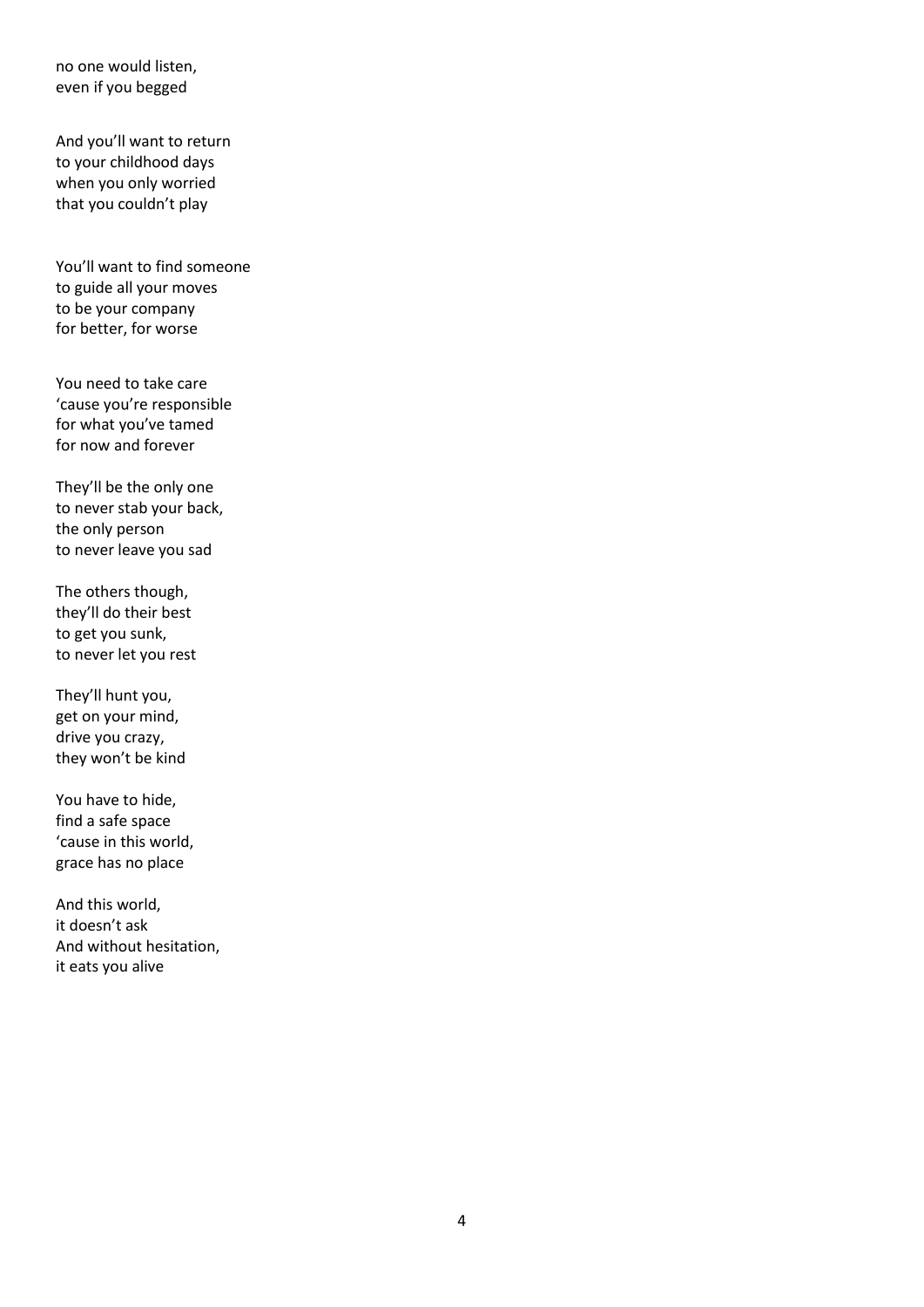# **Poem – Younger students**

# **Adéla Pechová (KAA) – 1 st place**

### **HARIBO WORLD**

I want you to be happy,

I know, you may feel bad.

But is it really necessary, to be so sad?

Just imagine the world´s wonders, rain on the skin, the storm that thunders. Flowers growing from the ground colourful birds flying all around.

Animals gentle and always fluffy, they´ll play with you and won´t be puffy. True love gives you endless pleasure, friendship is a joy that we don´t measure.

Dive under the surface in blue deep oceans and rinse away your bad emotions. The world is like a HARIBO, Kids and grown-ups love it so!

# **Barbora Lukášová (KAB) – 2 nd place**

#### **End**

Little boy, only if you knew,

That some things don't do what they should do. Some make you happy, angry or even sad, But loneliness never

lets you forget.

Forget who you were, even who you want to be, Being lonely never lets you be happy.

Maybe for a little time, but not forever. You know, forever lasts only one thing, Or so they say.

Love. I don't really know what it is.

But I hope you will someday.

When you recognize it,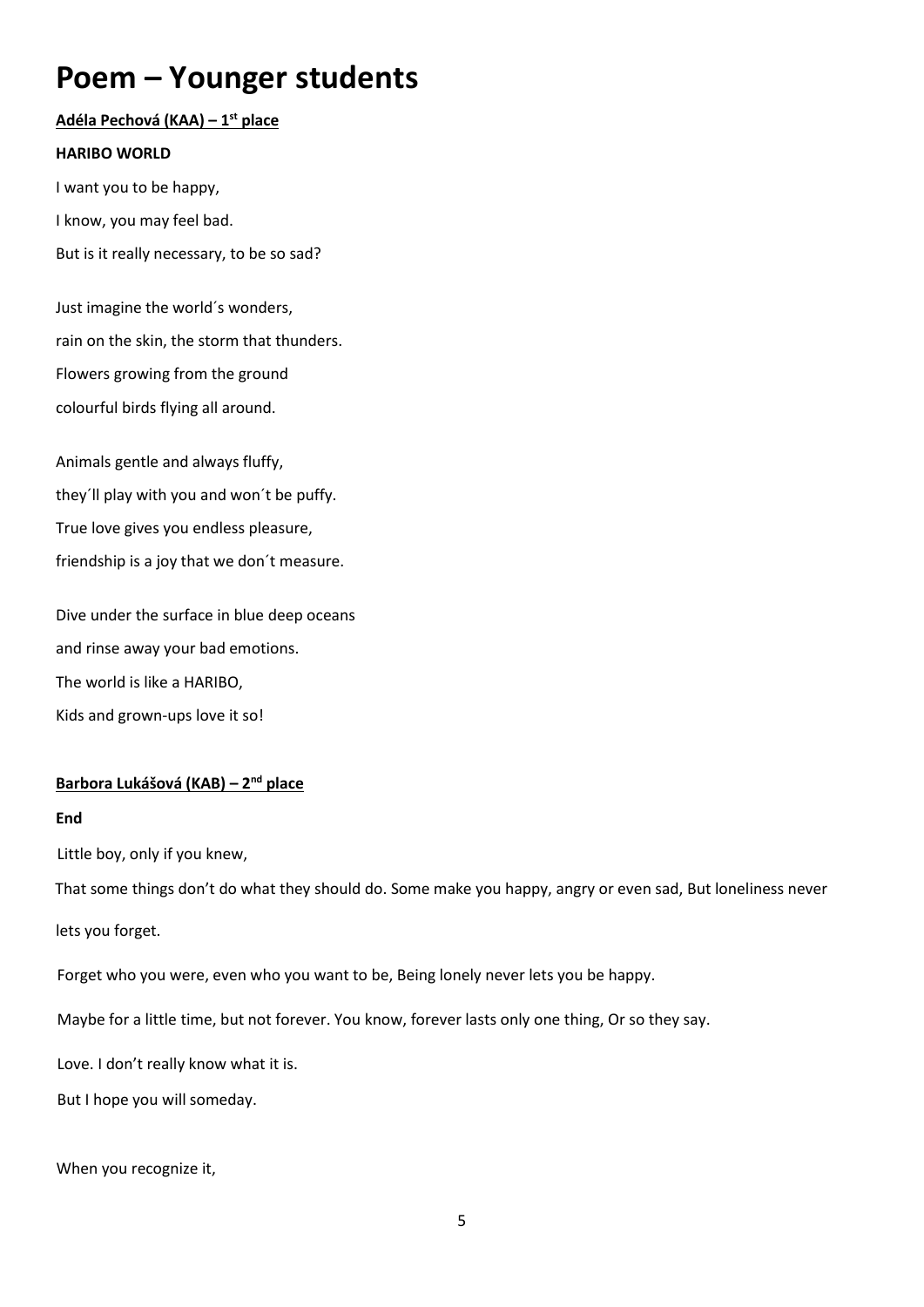It's the only thing that matters from the moment. Gravitation stops working,

You're floating off the planet.

Into the deep unknown space,

Only with love to hold your hand.

To tell you you're safe.

And you trust it with every inch of your heart. It's nice, for some time, then it's not.

Love. It's beautiful, but you have to be smart. Or it will fool you. It ends.

It always ends.

By what you do, what you say, by mistakes. Or by death, that's the better option.

You live until you die.

There's no other way.

So let me correct what they say.

There's only one thing that lasts forever. End.

#### **Kateřina Martínková (KIB) – 3 rd place**

#### **Stars and roses**

Would you see the star if it lights a bit brighter? Not just fade away like last few bars

Would you catch the sparkle when the dying fire lost most of it´s light? Giant cypress in your way like in Gogh´s Mystery night.

And what about your loving rose?

How would you survive with no one that close?

I´ll tell you secret, you might be shocked in adults world are these things locked.

Locked in troubles, cares and fears Only somethimes melt in tears

There´re no roses, sparkles, stars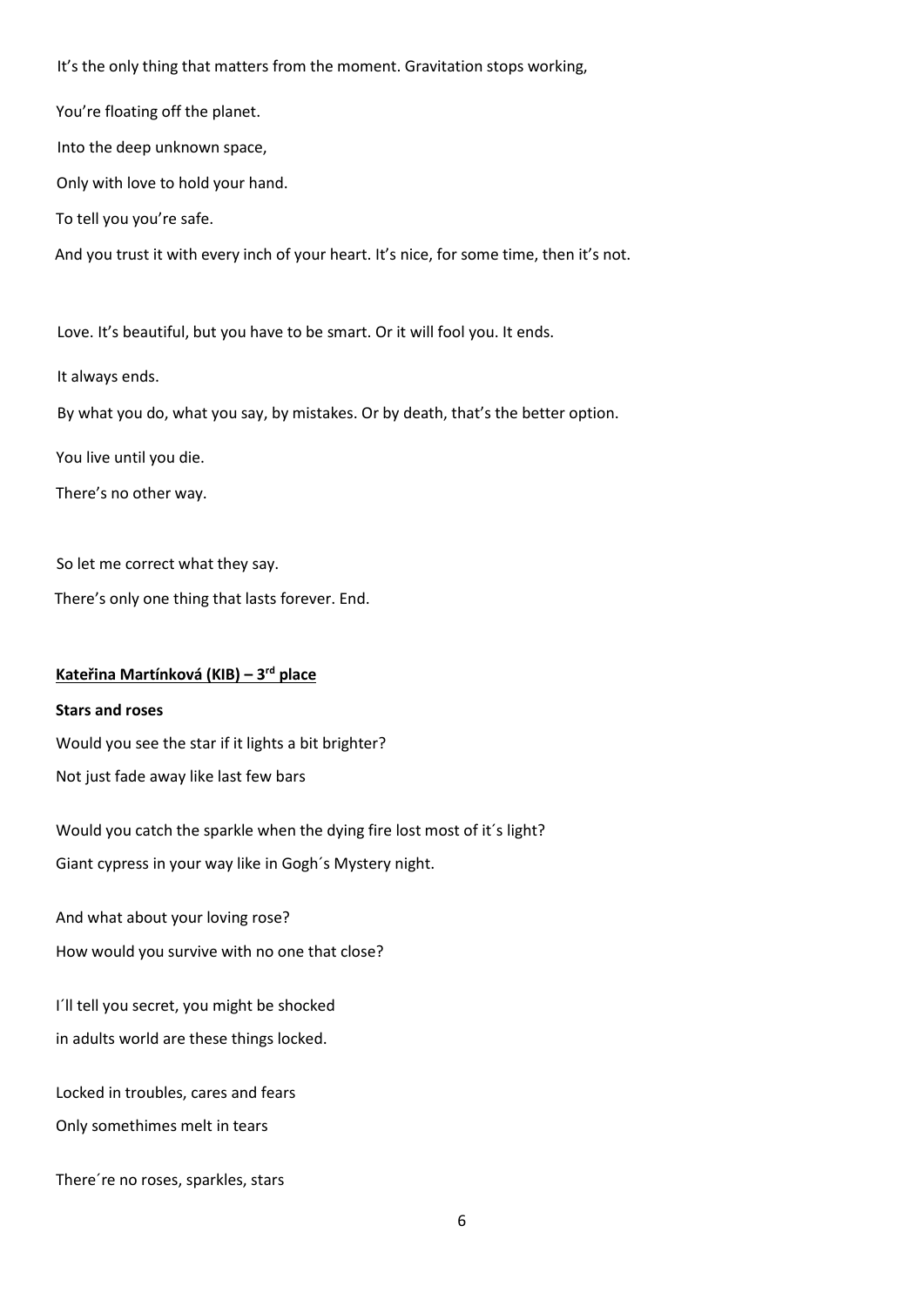Those images wiped daily wars.

And Beethoven´s symphonies? When ears are blessed and heart wants cry They concider them their enemies Heart - cold stone, eyes - desert dry

You don´t wanna know this world, you don´t wanna grow up son Crucifix is their happiness pleasure there is non.

With love and frindship everyone is done Don´t go there, don´t grow up son They´re cutting roses for fun

Couse the real world stuffed with rules and laws Killed the passion inside people, love-our national loss

Where did it all go? You might ask But you´ll find out your self soon though Explaining is a hard task

I´ll say only one thing my prince When we dig out our burried culture, start listen to our death music and give new colors to faded art We´ll be happy and young again Even though it´s hard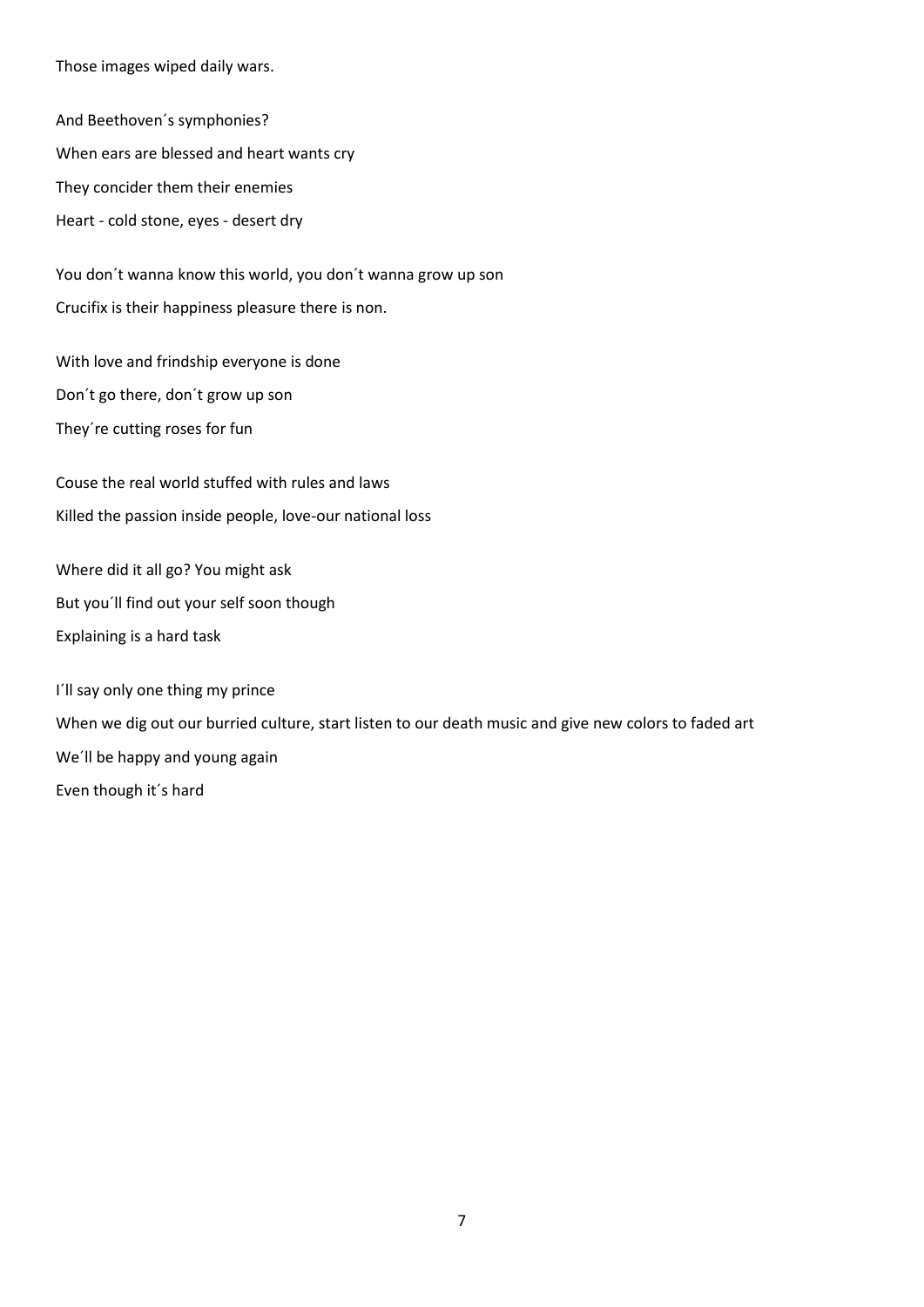# **Description – Older students**

# **Anna Perdoková (SPA) – 1 st place**

# **I'm waiting for you**

Far out in a desolate corner or the universe floats a miniscule gray orb. If it felt like it, it could be any colour it can think of, but in this particular moment, it sticks to gray. The little asteroid doesn't orbit any sun or a planet. In fact it seems woefully abandoned and lonely. Currently it

is just exhausted. Thick darkness has replaced any specks of light that could have made it through the atmosphere and the gray landscapes are like blankets, warm and fluffy. If one were to stand in them, their feet would sink a bit with the soft material. The planet yawns. It falls asleep and dreams about a meadow full of flowers and fluttering butterflies. When they land to rest, the little pacing tickles. The scenery changes when a small pond appears.

Fireflies of all colors silently glide in between the reeds. A frog jumps into the water and the ripple causes a giant paper boat to wobble unsteadily for a while. The vessel seems strong enough to carry a passenger or two. The planet grows sad as it remembers it doesn't know a soul to sail on it. Suddenly the dream dissolves. Although no star lies near, there is no place on the asteroid without light. The planet feels rested and it is curious about the changes that occurred throughout its beauty sleep. Under the blue sky flowers cover all surfaces and the boat floats peacefully in the middle of the small turquoise pond. A cluster of lily pads hovers on the waterside and the frog contentedly sits in them, basking in the light.

The planet longs for someone to admire its beauty. It hopes someone would happily discover all the nooks and crannies of its hard work. It seems abandoned and lonely but it can only wait.

# **Damien Špulák (SPB) – 2 nd place**

As the little prince flies closer to the unknown planet, he sees that it resembles the Earth in many regards. Infinite planes of blue water, cut by few continents, dancing with many colors, ranging from green of forests, to yellow of empty deserts. On the top of the massive body, a little white polar cap shined, like a tiny cap. The atmosphere was blue, filled with hoards of clouds, shaped like sheeps.

His rocket landed on sunny meadow. Tall leaves of grass stretch above the prince, but it was wonderful. Blooms of many colors, some even bigger than palm of prince's hand, were colored in wide range of playful shades. Little insects buzzed and flew around, jumping from one flower to another.

Everything felt almost like Earth, yet, it was a bit different. Everything looked like something at home. However, there was something different, something uncanny. The prince liked it.

He registered a noise behind him. Turning around quickly, he saw a dog, sitting behind him.That was weird, it wasn't something similar to hound, no, it was pure dog, like on Earth. Little brown creature barked and lead the prince somewhere. He hesitated, but in the end, he obeyed and went with the dog.

"I'm going to call you Antoine," he decided. The dog barked, he liked the name.

Antoine showed him the wonders of this world, they bacame best friends and the prince understood. You don't need anything vastly different from the Earth, it is beautiful like it is.

# **Ondřej Klekner (SXB) – 3 rd place**

The next planet that the Little Prince has arrived to was a rather small one, but due to the trees standing tall, it looked much bigger. As he touched the ground, he felt his feet getting wet – and as he soon realized, the whole planet was humid.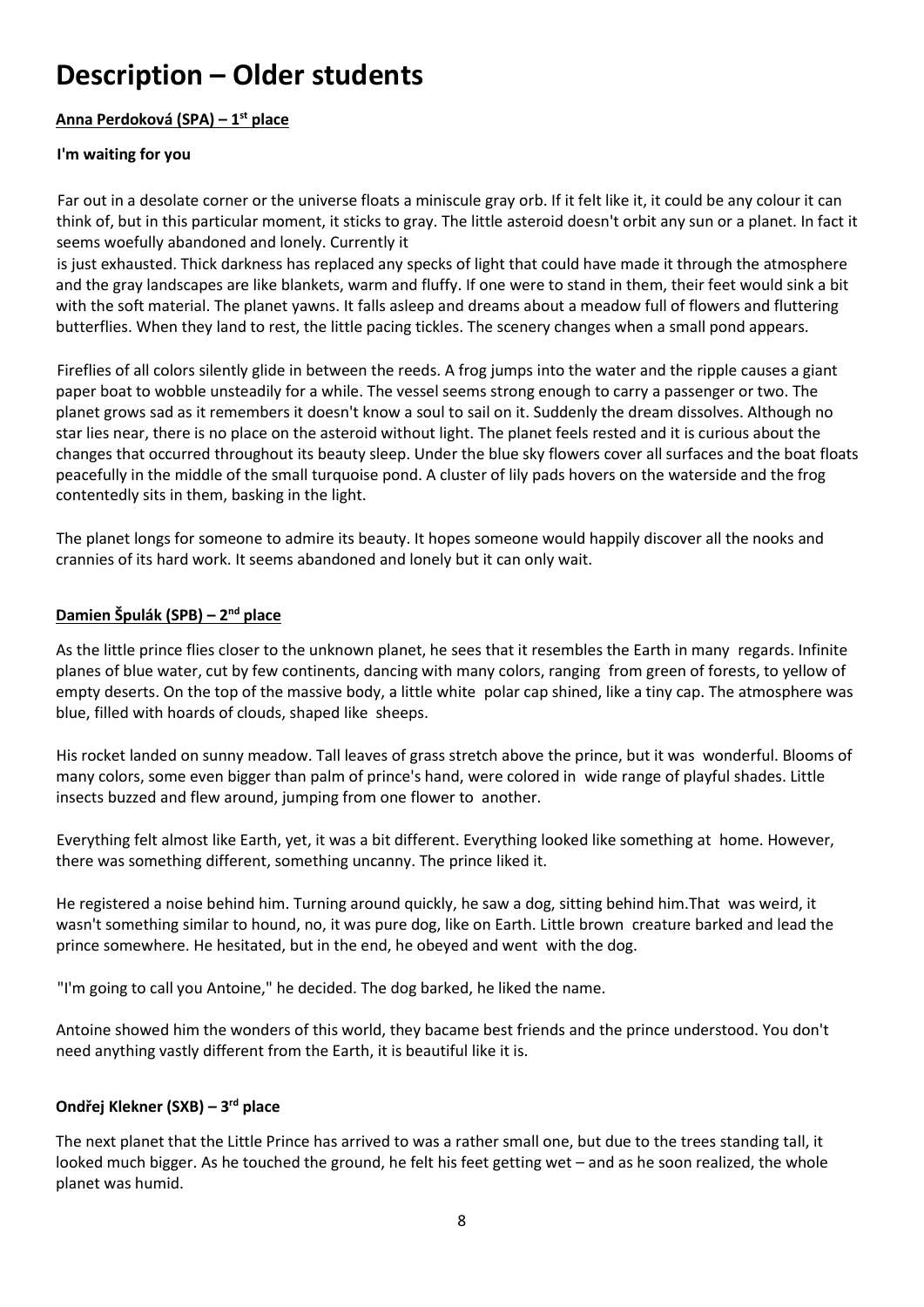The Little Prince was amazed that the trees there are way bigger than his rose. A lot of vines were dangling from the branches, making it hard for the light to shine through. A plethora of flowers were sprouting from the ground, fighting against each other to have enough space. One could see the whole color spectrum packed close together.

Near the overcrowded floral spot was a tiny lake, on which lily pads were flowing freely. Few birds were sitting on a branch reaching over the lake, so he decided to ask them for directions, to which the birds left no response.

The Little Prince started venturing through the chaotic wildlife, and soon, he met an older man with a straw hat and a gardening suit. The man seemed to have a meaningful purpose, that is, to take care of his plants. All of his seemingly never-ending questions were answered. As Little Prince soon realized, the plants there don't need a glass dome.

He felt understood. He felt like home.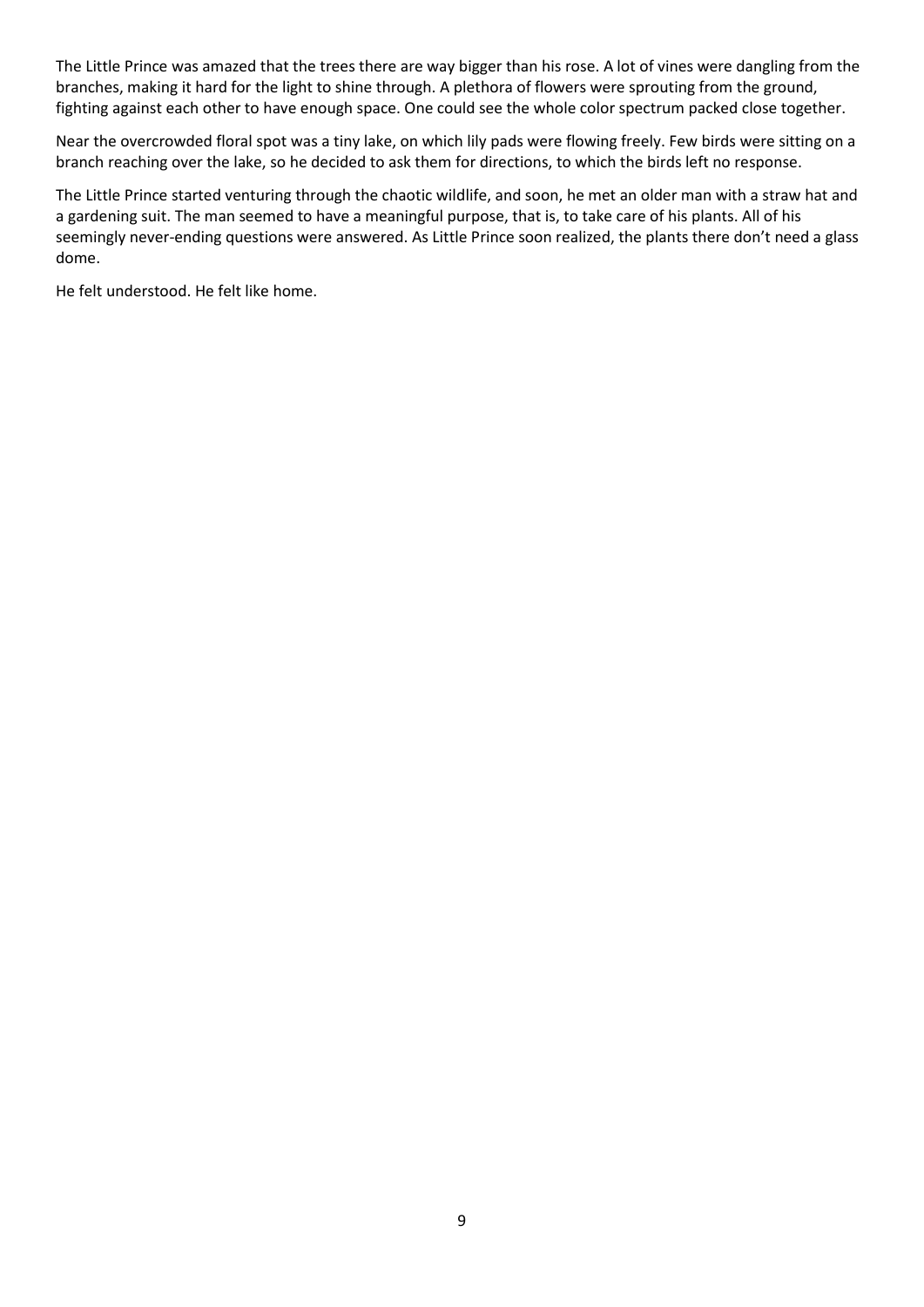# **Description – Younger students**

# **Amálie Pavlisová (KAA) – 1 st place**

Slowly, he opened his eyes. To his surprise, he could see and breathe just fine. Upon further inspection, there was a bubble surrounding his head, gently waving in the current.

He stood upon fields of white sand stretching out as far as the eye could see. Hundreds of coral reeves covered the ground, housing all kinds of colourful fish that were currently swimming beside him. It felt astounding. He turned around and laid his gaze on the most wonderful mansion he has ever seen. Its walls were made of white marble, pearls embedded into every surface. It almost reached the surface, its high rooftops consisting of lapis lazuli, the loveliest kind of blue he has ever seen. It stood before him, grand and sparkling with the power of a thousand mirrors.

As soon as he set foot on the ground of the palace, he was cheerfully welcomed by a small octopus. It led him to a gorgeous room, one that had ornaments of gold coating the hall to the very top, where a glass roof let the sun shine through, and throwing rainbow stripes of light around. In the middle, there stood a throne resembling a shipwreck, the queen octopus sitting on top. She welcomed him to stay as their guest as long as he'd like, and that the little octopus will keep him company, as he is very happy they finally have visitors.

The Little Prince, charmed by the beauty of this land, could imagine himself staying here. And so, he stayed.

## **Štěpán Smatana (1.A) – 2 nd place**

Tremmer. Small planet covered with shallow oceans, towering mountains and barren deserts revolving around two distant stars. Planet made for adventures.

Not only that it has captivating landscape, but it is also inhabited by fascinating creatures, ranging from simple bacteria to intelligent creatures of monstrous sizes. The endless landscapes are covered with glooming vegetation, consisting of exotic fruits, colorful flowers and gargantuan trees.

The incredible trees of Tremmer are homes of Nazerians, creatures that may seem wild & dangerous at first, but are actually one of the more friendlier life forms on Tremmer. Driven by the need to move trough the jungle quickly, the evolution has given them strong legs for climbing and sharp claws for grasping. Compared to other Tremmerian species, Nazerians are also quite intelligent creatures, considering the size of their heads. Their wide, red cheeks are just the cherries on top.

One of the Nazerians, "Naajik" as nicknamed by the Little Prince, is his best friend. Unlike others, Naajik is more gifted by the nature. Being able to understand the basics of human language, he's been able to become his best friend & companion on his journeys. Not only that he's a friendly chap, but he also has the abilities to survive in the inhospitable conditions of Tremmer. Just the best fellow anybody could've hoped for on Tremmer.

# **Simona Nosková (KIB) – 3 rd place**

## **Traveller**

One beautiful summer night, when a warm breeze dancing between palm trees was lightly touching my skin and the sound of the waves crashing into the reef was evoking long forgotten memories, I met a boy with blonde hair shining like the sun's rays. He was standing all alone on the vast beach, ankles deep in cold ocean water surrounding the small island we were on. He wasn't shaking, he wasn't scared. He didn't cry, he didn't look around. He stared at me

I walked up to him and asked in a sweet voice: "Do you need help?" He looked at me with such a sad face, yet his eyes sparkled with child's innocence and endless curiosity. "Can you draw me a planet?"he asked quietly, showing me an empty notebook with a simple pen. His words almost weren't heard through the ocean's noises. There was nobody else on that island. I could have just turned around and returned into my house, leaving everything behind.